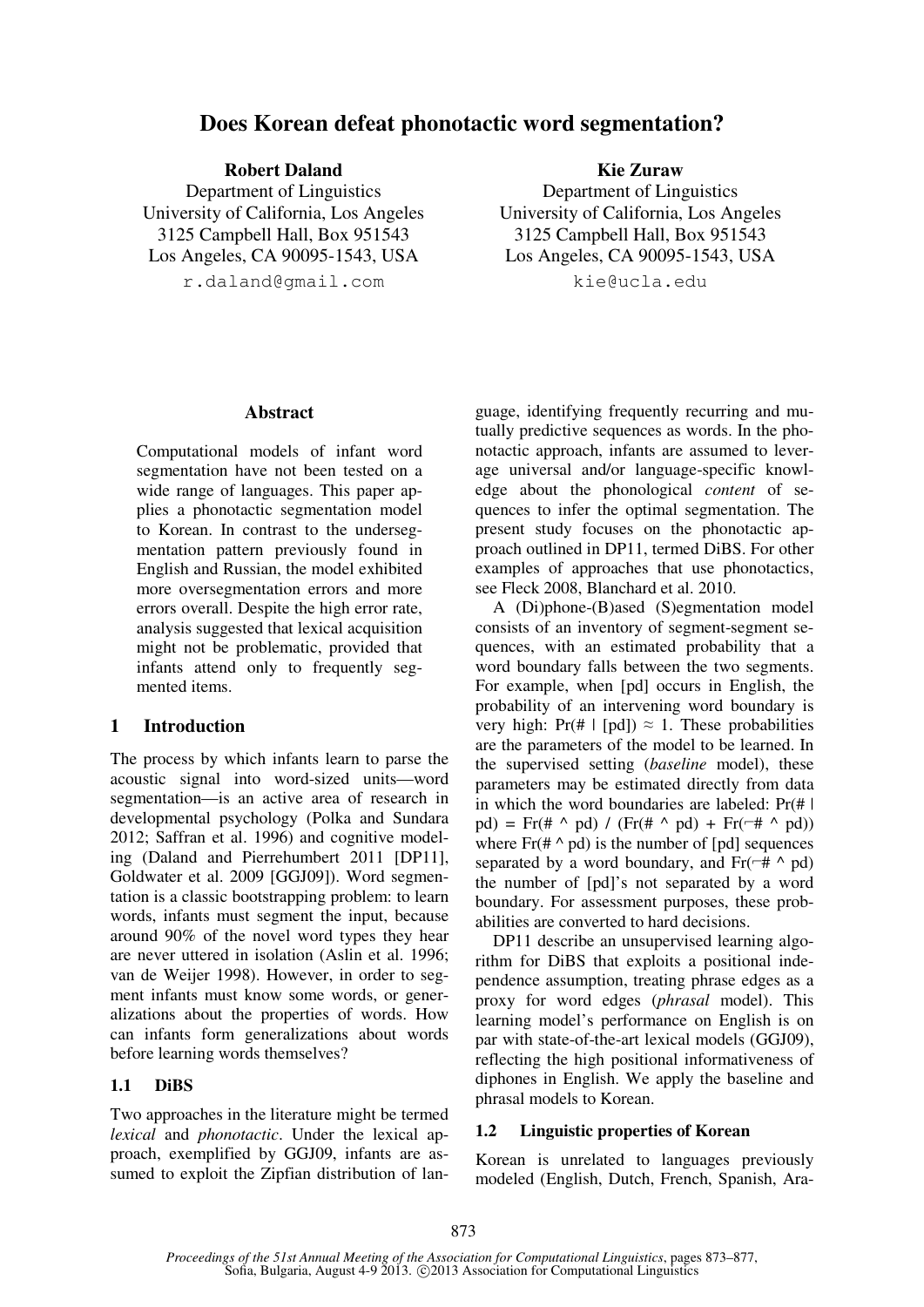bic, Greek, Russian), and it is an interesting test case for both phonotactic and lexical approaches.

Korean syntax and morphology (Sohn 1999) present a particular challenge for unsupervised learning. Most noun phrases are marked with a limited set of case suffixes, and clauses generally end in a verb, inflected with suffixes ending in a limited set of sounds ([a,ʌ,i,jo]). Thus, the phrase-final distribution may not reflect the overall word-final distribution—problematic for some phonotactic approaches. Similarly, the high frequency and positional predictability of affixes could lead a lexical model to treat them as words. A range of phonological processes apply in Korean, even across word boundaries (Sohn 1999), yielding extensive allomorphy. Phonotactic models may be robust to this kind of variation, but it is challenging for current lexical models (see DP11).

Korean consonantal phonology gives diphones several informative properties, including:

- Various consonant clusters (obstruentlenis, lenis-nasal, *et al.*) are possible only if they span a word boundary
- Various consonants cannot precede a word boundary
- [n] cannot follow a word boundary

Conversely, unlike in previously studied languages, vowel-vowel sequences are common word-internally. This is likely to be problematic for phonotactic models, but not for lexical ones.

## **2 Methods**

We obtained a *phonetic corpus* representing Korean speech by applying a grapheme-to-phonetic converter to a text corpus. First, we conducted an analysis of this phonetic corpus, with results in Table 1. Next, for comparability with previous studies, two 750,000-word samples (representing approximately one month of child input each) were randomly drawn from the phonetic corpus—the *training* and *test* corpora. The phrasal and baseline DiBS models described above were trained and tested on these corpora; results are reported in Table 2. Finally, we inspected one 'day' worth of segmentations, and offer a qualitative assessment of errors.

### **2.1 Corpus and phonetic conversion**

The Korean Advanced Institute of Science and Technology Raw Corpus, available from the Semantic Web Research Center, semantic-

web.kaist.ac.kr/home/index.php/KAIST\_Corpus contains approximately 70,000,000 words from speeches, novels, newspapers, and more. The corpus was preprocessed to supply phrase breaks at punctuation marks and strip XML.

The grapheme-to-phonetic conversion system of Kim et al. (2002) was generously shared by its creators. It includes morphosyntactic processing, phrase-break detection, and a dictionary of phonetic exceptions. It applies regular and lexicallyconditioned phonological rules, but not optional rules. Kim et al. reported per-grapheme accuracy of 99.7% in one corpus and 99.98% in another.

An example of original text and the phonetic conversion is given below, with phonological changes in bold:

orthographic: 경기도  $_1$  여주에서  $_2$  출생 3. 중앙대  $_4$ 문예창작학과를 , 졸업했다  $_6$ .

phonetic: ㄱㅕㅇㄱㅣㄷㅗ1 ㅕㅈㅜㅔㅅㅓ, ㅊㅜㄹㅆㅐㅇ <sup>3</sup> # ㅈㅜㅇㅏㅇㄷㅐ <sup>4</sup> ㅁㅜㄴᅨㅊㅏㅇㅈ **} ㅋ } ㄱㄲ**놔ㄹㅡㄹ <sub>5</sub> ㅈㅗㄹㅓㅍㅐㄷㄸㅏ <sup>6</sup>

IPA: k j $\Lambda$  ŋ k i t o<sub>1</sub> j $\Lambda$  t $\varphi$  u e s  $\Lambda_2$  t $\varphi^h$  u l s  $^*$  e  $\eta_3$  # tç u  $\eta$  a  $\eta$  t  $\varepsilon_4$  m u n e tç<sup>h</sup> a  $\eta$  tç a k<sup>h</sup> a k  $\mathbf{k}^*$  wa li $\mathbf{l}_5$  tçol $\mathbf{a}_6$  term  $\mathbf{a}_6$ 

(the \* diacritic indicates tense consonants)

gloss: Born<sub>3</sub> in Yeoju<sub>2</sub>, Gyeonggi-do<sub>1</sub>.<br>Graduated<sub>6</sub> from Jungang University<sub>4</sub> University<sub>4</sub> Department of Creative Writing<sub>5</sub>.

We relied on spaces in the corpus to indicate word boundaries, although, as in all languages, there can be inconsistencies in written Korean.

### **2.2 Error analysis**

An under-researched issue is the nature of the errors that segmentation algorithms make. For a given input word in the test corpus, we defined the *output projection* as the minimal sequence of segmented words containing the entire input word. For example, if *the#kitty* were segmented as *thekitty*, then *thekitty* would be the output projection for both *the* and *kitty*. Similarly, for a posited word in the segmentation/output of the test corpus, we defined the *input projection*. For example, if *the#kitty* were segmented as *theki*#*tty*, then the *the#kitty* would be the input projection of both *theki* and *tty*. For each word, we examined the input-output relationship. Several questions were of interest. Are highly frequent items segmented frequently enough that the child is likely to be able to learn them? Is it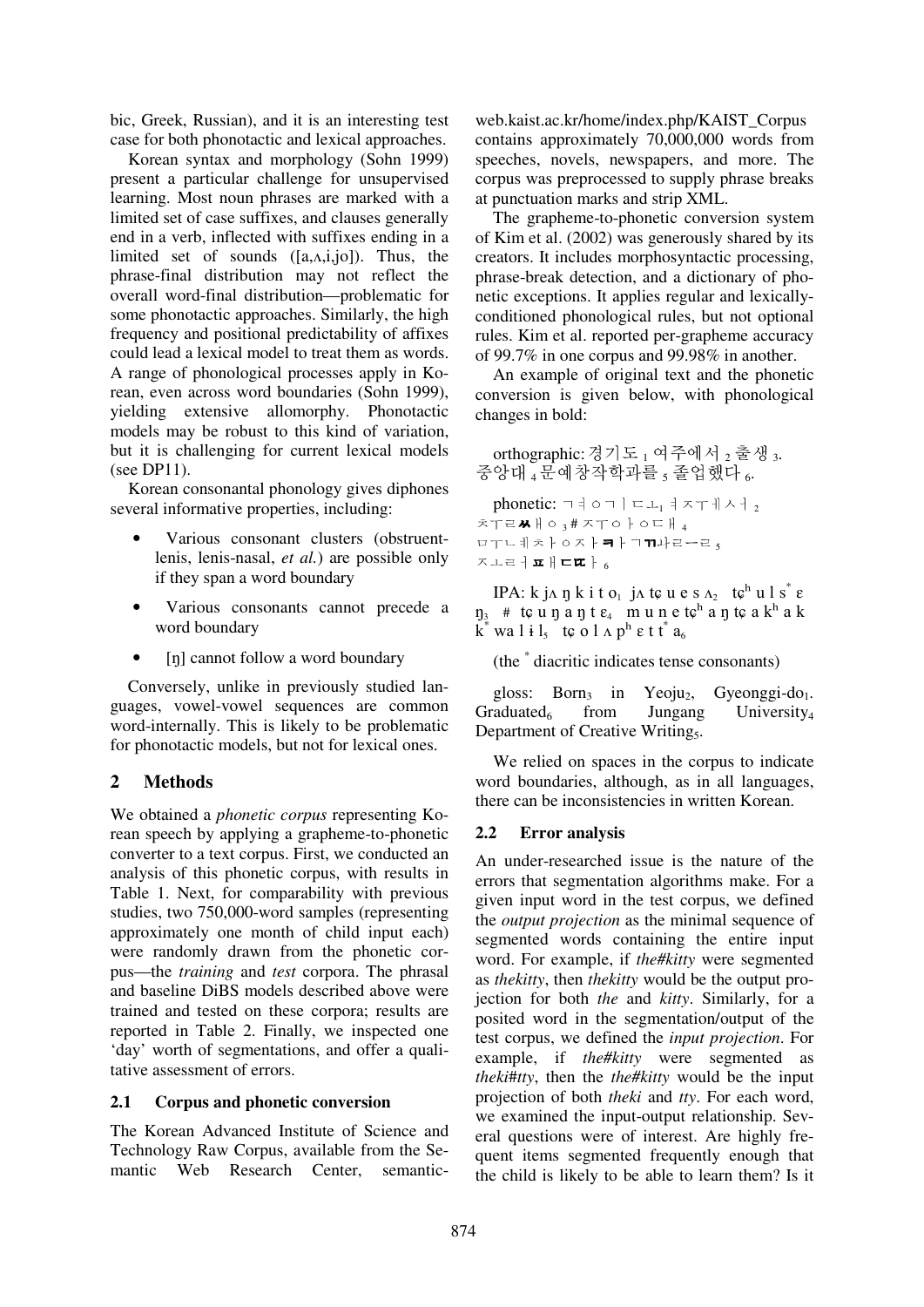the case that all or most items which are segmented frequently are themselves words? Are there predicted errors which seem especially serious or difficult to overcome?

## **3 Results and discussion**

The 1350 distinct diphones found in the phonetic corpus were grouped into phonological classes. Table 1 indicates the probabilities (percentage) that a word boundary falls inside the diphone; when the class contains 3 or more diphones, the median and range are shown. Because of various phonological processes, some sequences cannot exist (blank cells), some can occur only wordinternally (marked *int*), and some can occur only across word boundaries (marked *span*). For example, the velar nasal [ŋ] cannot begin a word, so diphones of the form *X*ŋ must be wordinternal. Conversely, a lenis-/h/ sequence indicates a word boundary, because within a word a lenis stop merges with following /h/ to become an aspirated stop. If all diphones in a cell have a spanning rate above 90%, the cell says *span\**, and if below 10%, *int\*.* This means that all the diphones in that class are highly informative; other classes contain a mix of more and less informative diphones.

The performance of the DiBS models is shown in Table 2. An undersegmentation error is a true word boundary which the segmentation algorithm fails to find (*miss*), while an oversegmentation error is a falsely posited boundary (*false alarm*). The under- and over-segmentation error rates are defined as the number of such errors per word (percent). We also report the precision, recall, and F scores for boundary detection, word token segmentation, and type segmentation (for details see DP11, GGJ09).

| model                  | baseline | phrasal  |
|------------------------|----------|----------|
| under (errs per wd)    | 43.4     | 72.5     |
| over (errs per wd)     | 17.7     | 22.0     |
| prec (bdry/tok/type)   | 68/36/34 | 28/11/12 |
| recall (bdry/tok/type) | 46/27/29 | 11/6/8   |
| F (bdry/tok/type)      | 55/31/31 | 15/8/9   |

Table 2: Results of DiBS models

On the basis of the fact that the oversegmentation error rate in English and Russian was consistently below  $10\%$  (<1 error/10 wds), DP11 conjectured that phonotactic segmenters will, cross-linguistically, avoid significant oversegmentation. The results in Table 2 provide a counterexample: oversegmentation is distinctly higher than in English and Russian. Indeed, Korean is a more challenging language for purely phonotactic segmentation.

## **3.1 Phonotactic cues to word segmentation**

Because phonological processes are more likely to apply word-internally, word-internal sequences are more predictable (Aslin et al. 1996; DP11; GGJ09; Saffran et al. 1996; van de Weijer 1998). The phonology of Korean is a potentially

| seg. 2      | lenis     | lenis     | tense     | asp.      | h        | $\mathbf n$ | m        | ŋ   | liquid  | vowel     | diphth.        |
|-------------|-----------|-----------|-----------|-----------|----------|-------------|----------|-----|---------|-----------|----------------|
| seg. 1      | stop      | non-stop  |           |           |          |             |          |     |         |           |                |
| lenis stop  | span      | 100       | $int*$    | 27        | span     | 100         | span     |     | 100     | $int^*$   | $\overline{7}$ |
|             |           | $4 - 100$ |           | $5 - 53$  |          | 98-100      |          |     | 10-100  |           | $0 - 100$      |
| lenis       |           |           |           |           |          |             |          |     |         | int       | int            |
| non-stop    |           |           |           |           |          |             |          |     |         |           |                |
| tense       |           |           |           |           |          |             |          |     |         | int       | int            |
| aspirated   |           |           |           |           |          |             |          |     |         | int       | int            |
| h           |           |           |           |           |          |             |          |     |         | int       | int            |
| $\mathbf n$ | 65        | 46, 57    | 38        | 45        | 35       | 32          | 61       |     | span*   | 12        | 53             |
|             | 29-66     |           | 18-82     | $32 - 67$ |          |             |          |     |         | $1 - 37$  | 20-99          |
| m           | 19        | 18, 18    | 14        | 14        | 14       | $int*$      | 21       |     | span    | $int*$    | 12             |
|             | $14 - 21$ |           | $4 - 57$  | $12 - 26$ |          |             |          |     |         |           | $1-92$         |
| ŋ           | 12        | 10, 12    | 9         | 11        | $int*$   | $int*$      | 10       |     | span    | 6         | 18             |
|             | $11 - 13$ |           | $6 - 55$  | $10-15$   |          |             |          |     |         | $0 - 64$  | 4-86           |
| liquid      | 55        | 84,88     | 71        | 53        | 42       | 90          | 53       |     | $int*$  | 3         | 39             |
|             | $43 - 63$ |           | $6-90$    | 17-68     |          |             |          |     |         | $0-14$    | $7 - 95$       |
| vowel       | 16        | 32        | 36        | 18        | 38       | 5           | 13       | int | $int^*$ | 44        | 51             |
|             | $6 - 87$  | 12-82     | 4-97      | $3 - 88$  | $9 - 84$ | $1 - 31$    | $2 - 70$ |     |         | $1-90$    | $3-100$        |
| diphthong   | 10        | 12        | 21        | 11        | 16       | 3           | 19       | int | $int^*$ | 26        | 31             |
|             | $0-79$    | $0 - 55$  | $0 - 100$ | $0 - 87$  | $0 - 88$ | $0-15$      | $0 - 74$ |     |         | $0 - 100$ | $0 - 100$      |

Table 1: Diphone behavior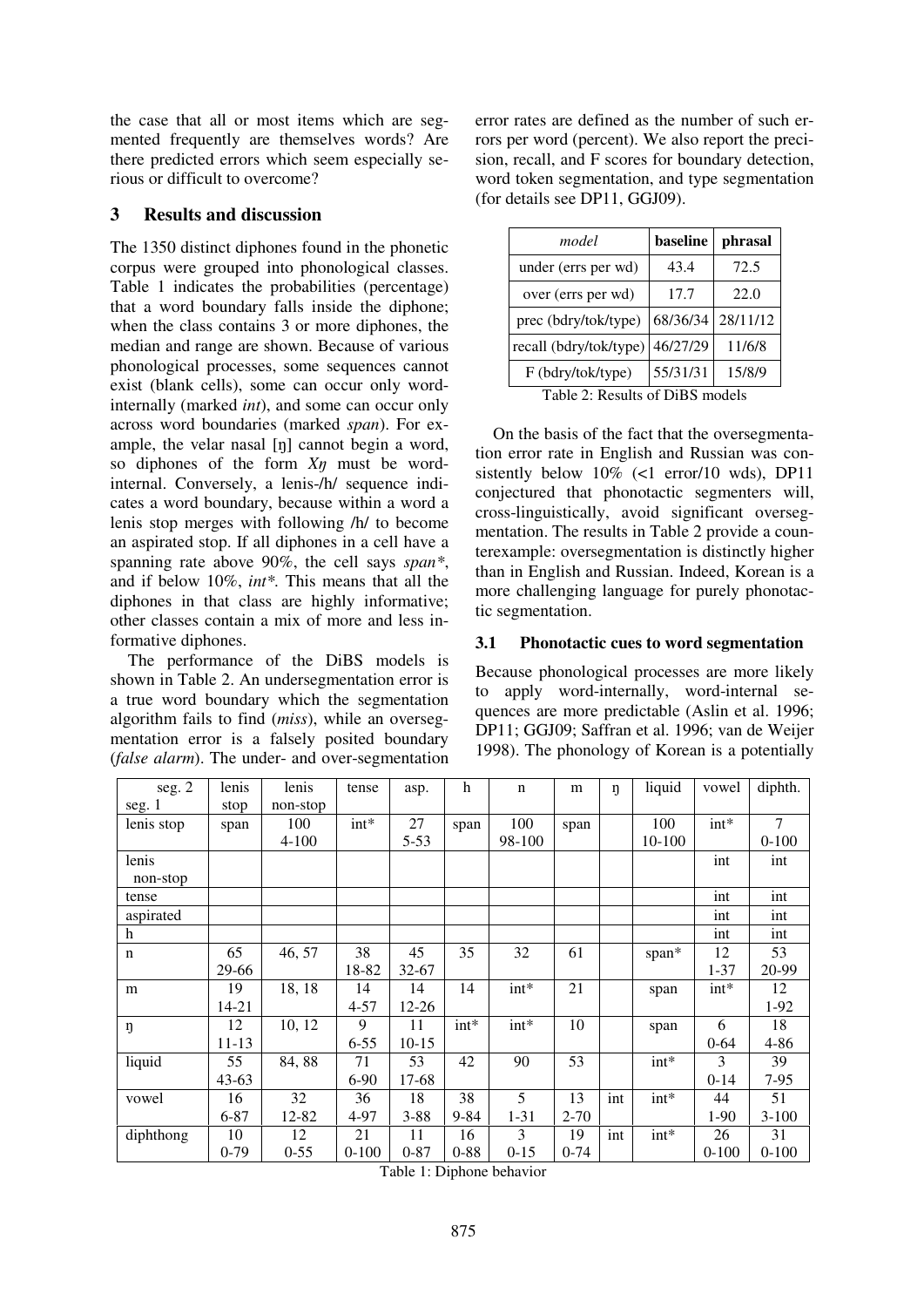rich source of information for word segmentation: obstruent-initial diphones are generally informative as to the presence/absence of word boundaries. However, as we suspected, vowelvowel sequences are problematic, since they occur freely both within words and across word boundaries. Korean differs from English in that most English diphones occur nearly exclusively within words, or nearly exclusively across word boundaries (DP11), while in Korean most sonorant-obstruent sequences occur both within and across words.

#### **3.2 Errors and word-learning**

It seems reasonable to assume that word-learning is best facilitated by seeing multiple occurrences of a word. A segmentation that is produced only once might be ignored; thus we defined an input or output projection as frequent if it occurred more than once in the test sample.

A word learner relying on a phonotactic model could expect to successfully identify many frequent words. For 73 of the 100 most frequent input words, the only frequent output projection in the baseline model was the input word itself, meaning that the word was segmented correctly in most contexts. For 20 there was no frequent output projection, meaning that the word was not segmented consistently across contexts, which we assume is noise to the learner. In the phrasal model, for 16 items the most frequent output projection was the input word itself and for 64 there was no frequent output projection.

Conversely, of the 100 most frequent potential words identified by the baseline model, in 26 cases the most frequent input projection was the output word itself: a real word was correctly identified. In 26 cases there was no frequent input projection, and in 48 another input projection was at least as frequent as the output word. One such example is [mj $\alpha$ n] 'cotton', frequently segmented out when it was a bound morpheme ('if' or 'how many'). The most frequently segmented item was [ke], which can be a freestanding word ('there/thing'), but was often segmented out from words suffixed with [-ke] '-ly/to' and [-eke] 'to'.

What do these results mean for a child using a phonotactic strategy? First, many of the types segmented in a day would be experienced only once (and presumably ignored). Second, infants would not go far astray if they learned frequently-segmented items as words.

#### **3.3 Phrase edges and independence**

We suspected the reason that the phrasal DiBS model performed so much worse than baseline was its assumption that phrase-edge distributions approximate word-edge distributions. Phrase beginnings were a good proxy for word beginnings, but there were mismatches phrase-finally. For example, [a] is much more frequent phrasefinally than word-finally (because of common verb suffixes ending in [a]), while [n] is much more frequent word-finally (because of nonsentence-final suffixes ending in [n]). The positional independence assumption is too strong.

### **4 Conclusion**

This paper extends previous studies by applying a computational learning model of phonotactic word segmentation to Korean. Various properties of Korean led us to believe it would challenge both unsupervised phonotactic and lexical approaches.

Phonological and morphological analysis of errors yielded novel insights. For example, the generally greater error rate in Korean is partly caused by a high tolerance for vowel-vowel sequences within words. Interactions between morphology and word order result in violations of a key positional independence assumption.

Phonotactic segmentation was distinctly worse than in previous languages (English, Russian), particularly for oversegmentation errors. This implies the segmentation of simplistic diphone models is not cross-linguistically stable, a finding that aligns with other cross-linguistic comparisons of segmentation algorithms. In general, distinctly worse performance is found for languages other than English (Sesotho: Blanchard et al. 2010; Arabic and Spanish: Fleck 2008). These facts suggest that the successful segmentation model must incorporate richer phonotactics, or integrate some lexical processing. On the bright side, we found that frequently segmented items were mostly words, so a high segmentation error rate does not necessarily translate to a high error rate for word-learning.

### **References**

- Aslin, R. N., Woodward, J. Z., LaMendola, N. P., & Bever, T. G. (1996). Models of word segmentation in fluent maternal speech to infants. In J. L. Morgan & K. Demuth (Eds.). *Signal to syntax.* Mahwah, NJ: LEA, pp. 117–134.
- Blanchard, D., Heinz, J., & Golinkoff, R. (2010). Modeling the contribution of phonotactic cues to